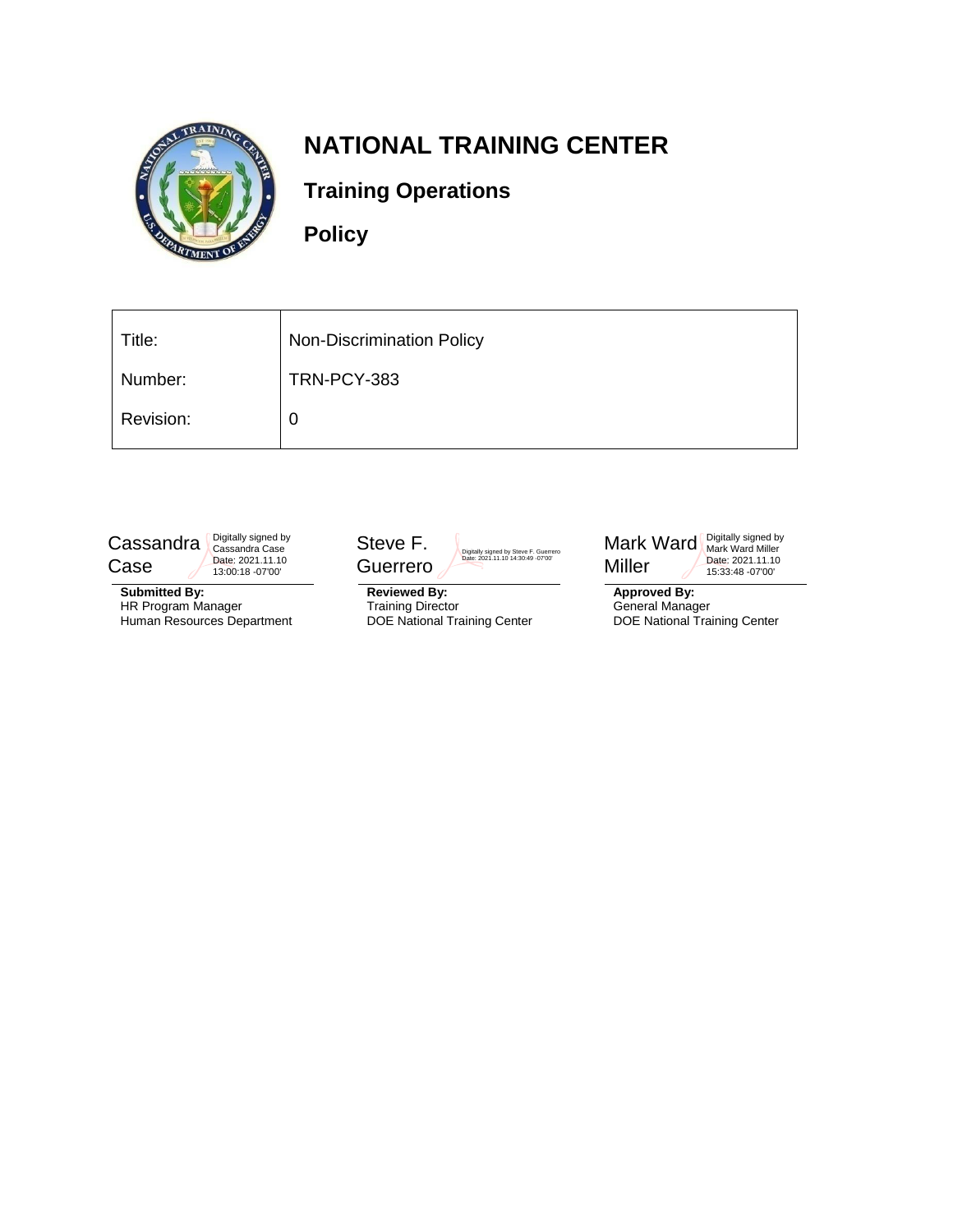### **CONTENTS**

| 1.0 |                          |  |  |
|-----|--------------------------|--|--|
| 2.0 |                          |  |  |
| 3.0 |                          |  |  |
| 4.0 |                          |  |  |
| 5.0 | 5.1<br>5.2<br>5.3<br>5.4 |  |  |
| 6.0 |                          |  |  |

#### **REVISION HISTORY**

| Rev. | Date                   | <b>Description of Revision</b> |
|------|------------------------|--------------------------------|
|      | See Final<br>Signature | Original document approved.    |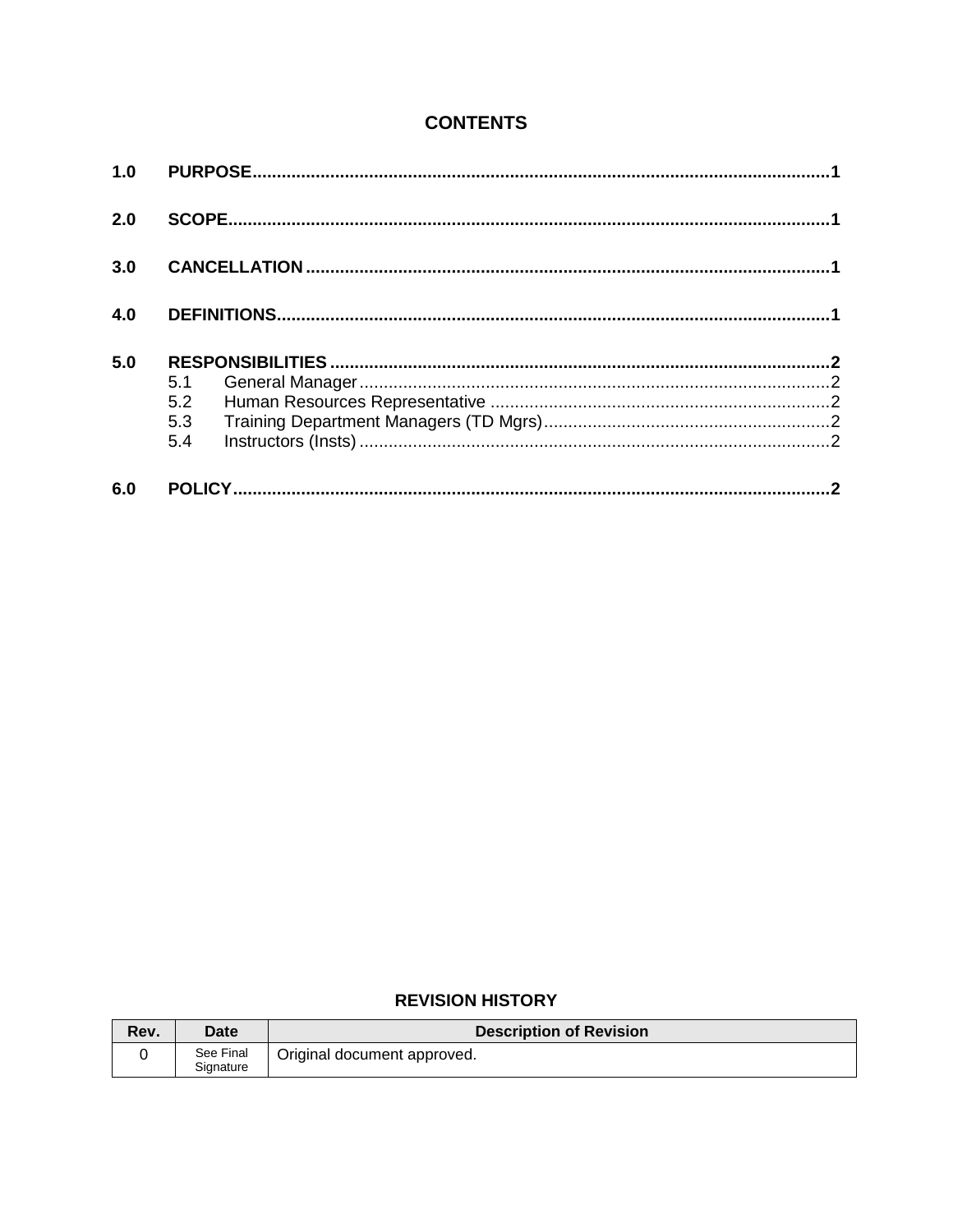#### <span id="page-2-0"></span>**1.0 PURPOSE**

This document describes the organization's commitment to a policy of non-discrimination and the right of all employees, instructors, and students to work and learn in an environment free of harassment and intimidation at the U.S. Department of Energy (DOE) National Training Center (NTC).

Noncompliance with this policy and all applicable procedures may result in disciplinary action up to and including disqualification from participating in the delivery of the course, decertification as an NTC instructor, and termination of employment.

#### <span id="page-2-1"></span>**2.0 SCOPE**

This document applies to all NTC employees, certified instructors, and students.

#### <span id="page-2-2"></span>**3.0 CANCELLATION**

This is an original document.

#### <span id="page-2-3"></span>**4.0 DEFINITIONS**

- 4.1 DISCRIMINATION. It is unlawful to base employment actions, or the terms and conditions of employment, on an individual's age, sex, religion, race, color, ancestry, national origin, disability, marital status, veteran status, sexual orientation, citizenship, genetic information, pregnancy, or any other classification protected under state or federal law. Furthermore, it is unlawful to subject employees to intimidation or harassment (e.g. physical or verbal abuse, offensive comments, degrading words, threats, etc.) based on their protected classifications.
- 4.2 SEXUAL HARRASSMENT. Unwelcome sexual advances, requests for sexual favors, and other verbal or physical conduct of a sexual nature by any employee or student to any other employee or student, or by a vendor, supplier, or client to any employee or student, that constitute inappropriate sexual conduct and can form the basis for sexual harassment claims. Inappropriate sexual conduct can take many forms. It is not limited to physical assaults, unwelcome or unwanted sexual advances, and requests or demands for sexual favors. It can also involve:
	- 1. Unnecessary or unwanted physical contact (e.g., patting, pinching, hugging, or intentionally brushing up against another employee's body);
	- 2. Verbal conduct (e.g., offensive sexual flirtations, advances, propositions, verbal abuse of a sexual nature, graphic verbal commentaries about an individual's body, sexually degrading words used to describe an individual, or the telling of "dirty jokes"); and
	- 3. Non-verbal conduct (e.g., display in the workplace of sexually suggestive objects, sexual pictures in the workplace, winking, lingering glances, wolf whistles, or sexual gestures).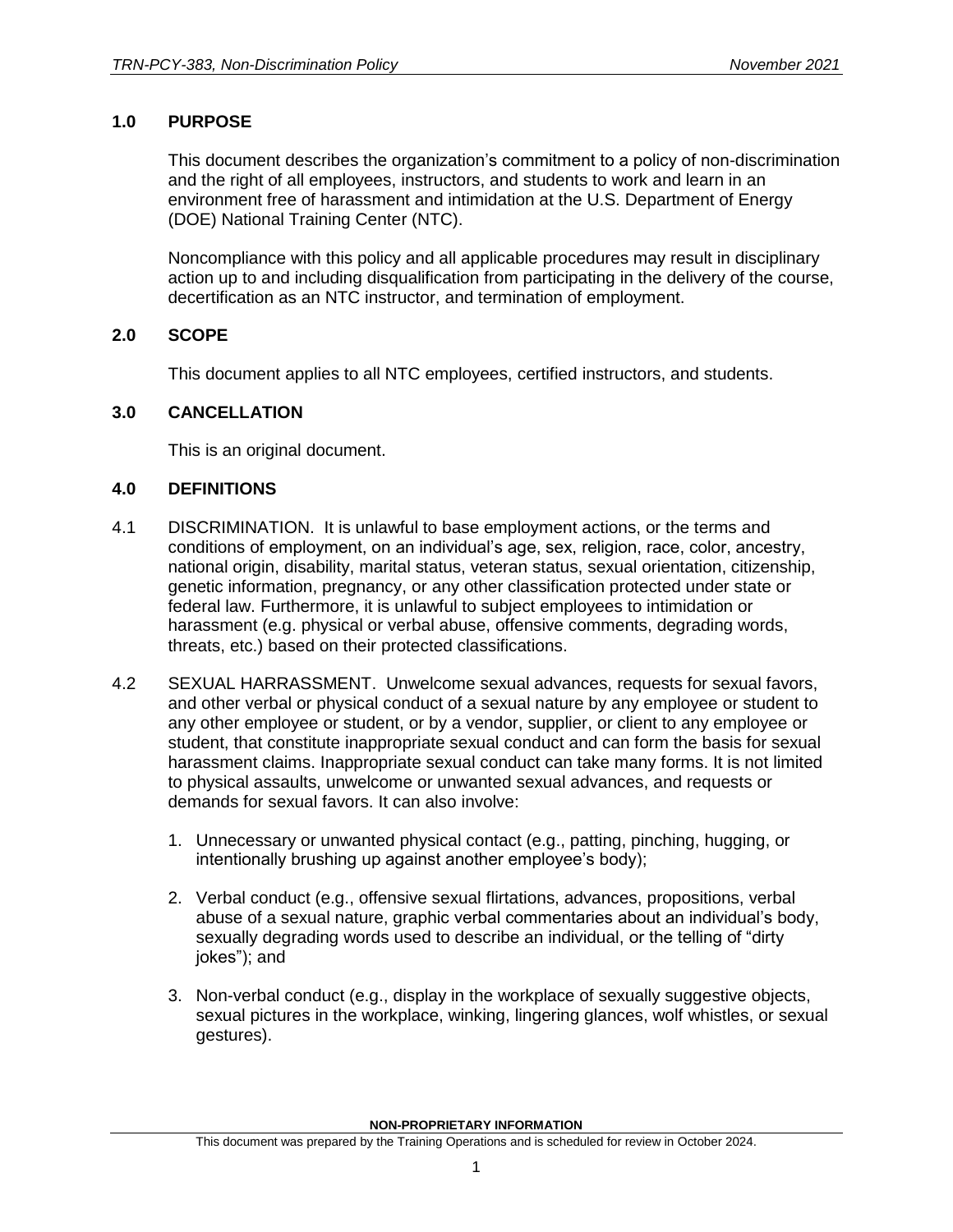#### <span id="page-3-0"></span>**5.0 RESPONSIBILITIES**

Although each individual is responsible for his or her duties listed in this section, these duties may be delegated to another individual who is equally qualified to perform the same function.

#### <span id="page-3-1"></span>**5.1 General Manager**

The General Manager is responsible for oversight of the implementation of this Non-Discrimination Policy.

#### <span id="page-3-2"></span>**5.2 Human Resources Representative**

The HR Representative is responsible for updating this Non-Discrimination Policy.

#### <span id="page-3-3"></span>**5.3 Training Department Managers (TD Mgrs)**

TD Mgrs are responsible for ensuring all personnel involved in development and delivery of their department courses are aware of, acknowledge, and comply with this Non-Discrimination Policy. This will be accomplished by:

- 1. Providing department staff members with access to this policy.
- 2. Having each staff member sign the attached Non-Discrimination Acknowledgment Form.
- 3. Maintaining the signed Non-Discrimination Acknowledgment Forms as an official record.

#### <span id="page-3-4"></span>**5.4 Instructors (Insts)**

Instructors are responsible for informing all students of this Non-Discrimination Policy and providing guidance on how to report an incident.

#### <span id="page-3-5"></span>**6.0 POLICY**

1. The NTC is firmly committed to a policy of non-discrimination and the right of all individuals involved in training to a work/learning environment free of harassment and intimidation. Discrimination and/or harassment of any employee or student on the basis of race, religion, color, sex (including pregnancy, gender identity, and sexual orientation), parental status, national origin, age, disability, family medical history or genetic information, political affiliation, military service, or other non-merit based factors protected under state or Federal law is prohibited.

All employees, students, and instructors are responsible for compliance with this policy. Anyone violating this policy against discrimination and/or harassment, including sexual harassment, will be subject to immediate and appropriate disciplinary action, including possible termination.

**NON-PROPRIETARY INFORMATION**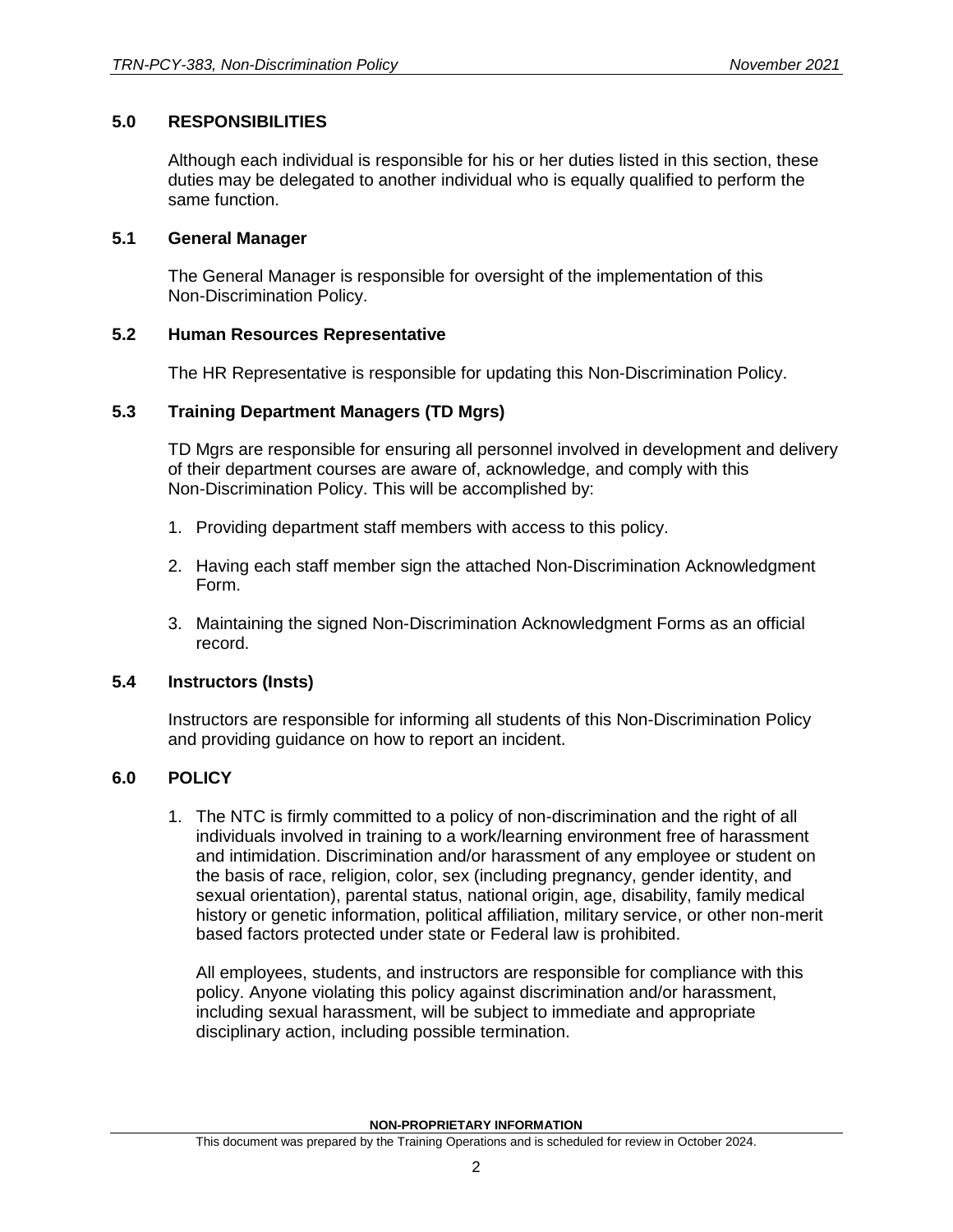2. If an individual feels they are being discriminated against or subjected to sexual harassment, they are responsible for bringing it to the attention of the harassing party and/or management, their Lead Instructor, and/or Human Resources Representative.

If the harassment does not stop after being brought to the attention of the harassing party, it is the individual's (complainant's) responsibility to bring the matter to the attention of management, the Lead Instructor, and the Human Resources Representative.

- 3. If an individual observes another individual being discriminated against or subjected to sexual harassment, they are also obligated to bring the matter to the attention of management, the Lead Instructor, and the Human Resources Representative.
- 4. It is the policy of the NTC to promptly and thoroughly investigate such reports in any circumstances through the proper channels.
- 5. Only those who have an immediate need to know—including the investigators, the alleged target of harassment, the alleged harasser, and any witness—may find out the identity of the complainant when necessary.
- 6. The complainant will be informed periodically of the status of the investigation and the conclusion of the investigation. Confidentiality of the information obtained during the investigation will be maintained to the extent possible. The organization will take timely and appropriate corrective action when it determines that discrimination, harassment, or retaliation has occurred. Appropriate action may range from the issuance of an oral warning to more stringent measures, up to and including dismissal for more serious offenses or for repeated offenses. The seriousness with which each individual incident is perceived should take into account the relative organizational power relationships between persons involved and the possible presence of an element of coercion.
- 7. All individuals are assured that, by law, there will be no retaliation permitted against the individual who complained of, reported, or participated in the investigation of a discrimination and/or harassment problem.
- 8. The Lead Instructor is responsible for reviewing this policy at the beginning of each training course and will identify the appropriate reporting points of contact (e.g., NTC or local personnel). In addition, this policy will be publicly posted on the NTC website and will be included in all instructor and student guides.
- 9. Individuals having comments, questions, or complaints related to this policy are directed to contact the NTC HR Representative at **HR@ntc.doe.gov.**

**NON-PROPRIETARY INFORMATION**